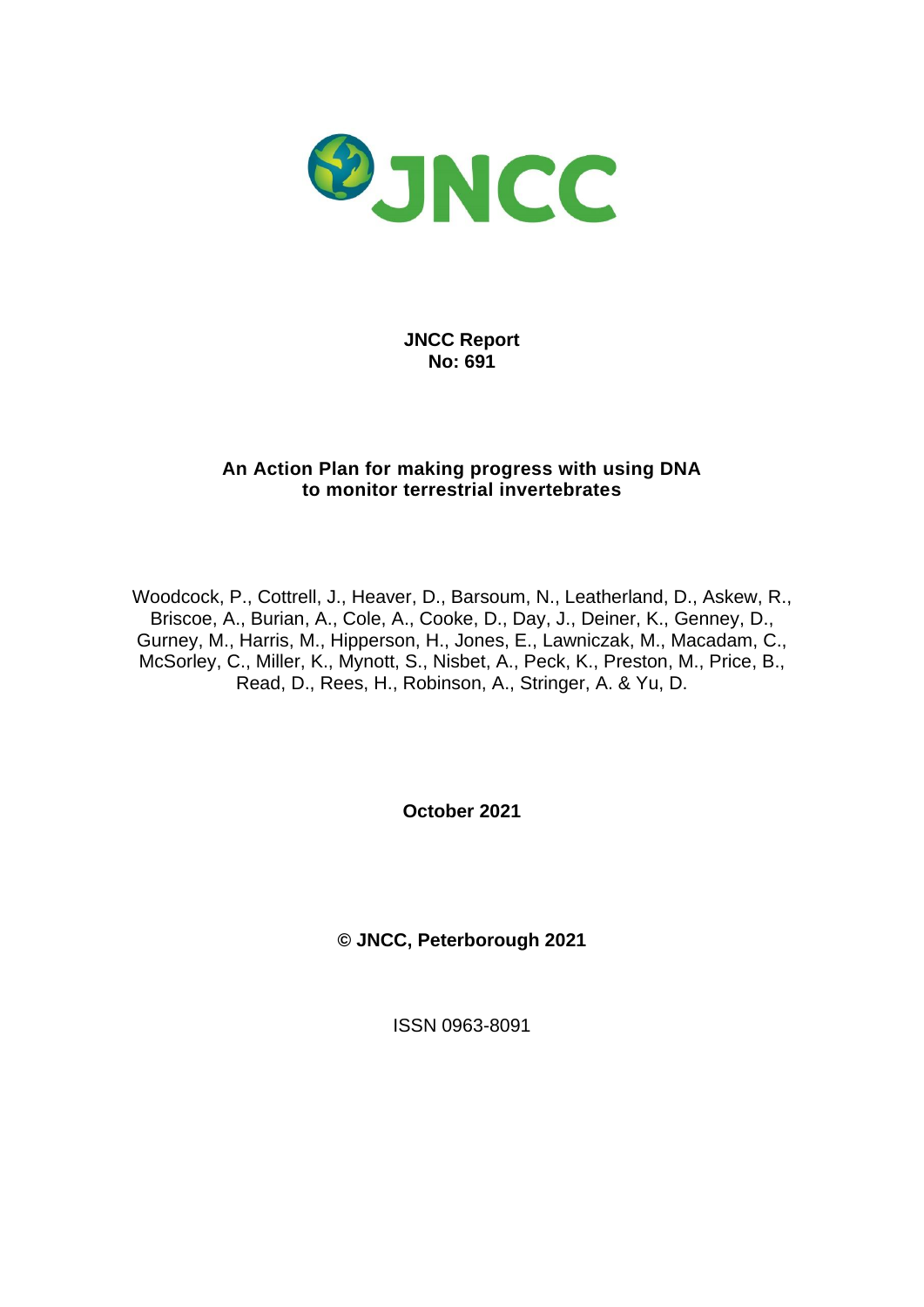#### **For further information please contact:**

Joint Nature Conservation Committee Monkstone House City Road Peterborough PE1 1JY <https://jncc.gov.uk/>

#### **This report should be cited as:**

Woodcock, P., Cottrell, J., Heaver, D., Barsoum, N., Leatherland, D., Askew, R., Briscoe, A., Burian, A., Cole, A., Cooke, D., Day, J., Deiner, K., Genney, D., Gurney, M., Harris, M., Hipperson, H., Jones, E., Lawniczak, M., Macadam, C., McSorley, C., Miller, K., Mynott, S., Nisbet, A., Peck, K., Preston, M., Price, B., Read, D., Rees, H., Robinson, A., Stringer, A. & Yu, D. 2021. An Action Plan for making progress with using DNA to monitor terrestrial invertebrates. JNCC Report No. 691. JNCC, Peterborough, ISSN 0963-8091.

#### **JNCC EQA Statement:**

This report is compliant with JNCC's Evidence Quality Assurance Policy <https://jncc.gov.uk/about-jncc/corporate-information/evidence-quality-assurance/>

#### **Acknowledgements:**

This project was led and funded by the Defra DNA Centre of Excellence, which aims to transform Defra group science to support policy and delivery by sharing and demonstrating the wider potential of existing methods; enabling the rapid development and trialling of new DNA based method applications; providing a focal point for leadership in Defra, UK and across other Government Departments and building shared capability including skills and facilities.

$$
\mathbf{DNA}|\mathbf{C@E}
$$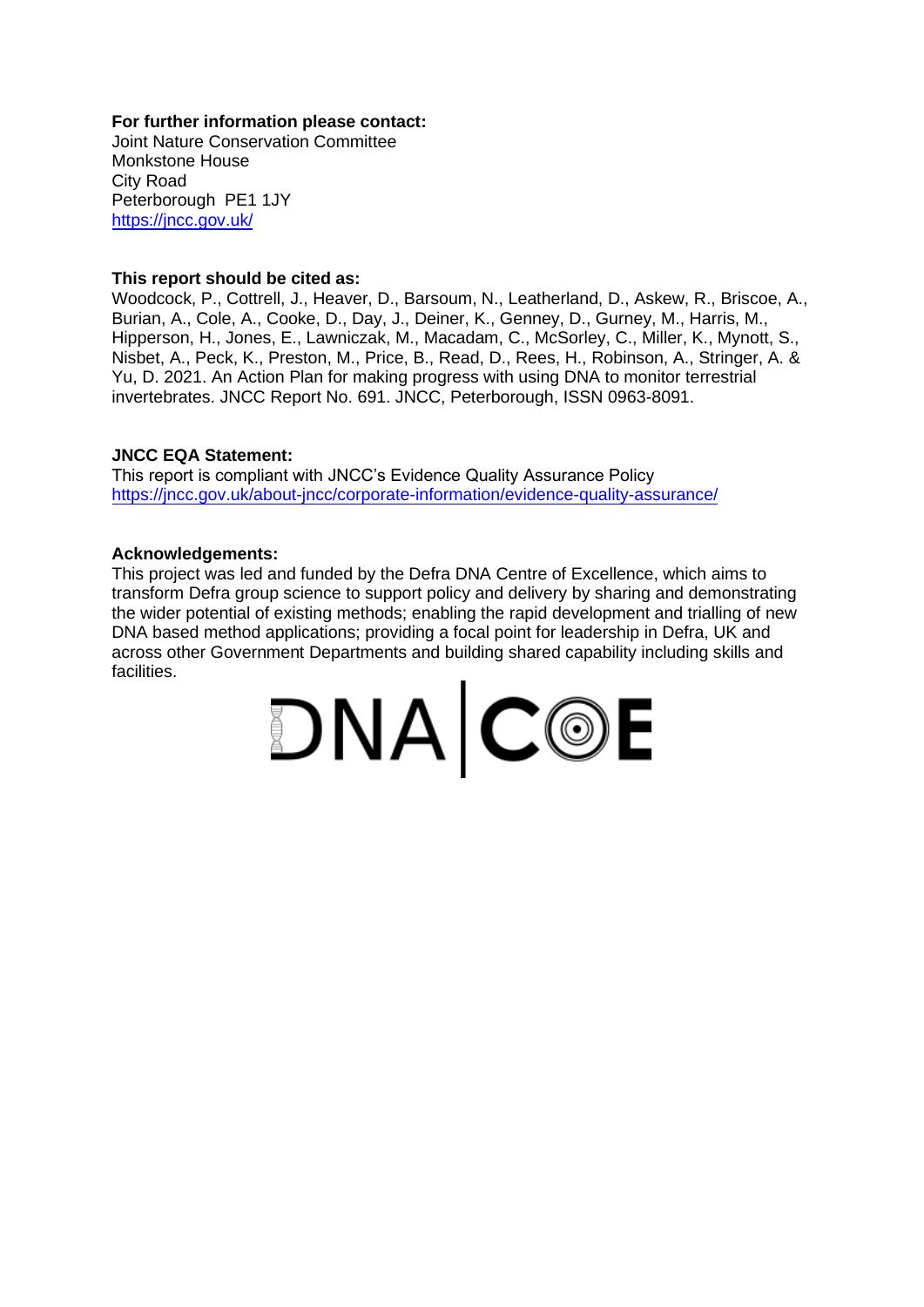# <span id="page-2-0"></span>**Summary**

- Terrestrial invertebrate monitoring is a key priority for developing DNA-based methods across several environmental public bodies in the UK. This is because the scale of invertebrate monitoring is substantial and conventional monitoring methods have important limitations – particularly where large numbers of specimens are collected and/or identification is challenging. This project aimed to make progress in moving DNA-based methods for invertebrate monitoring through to operational use by:
	- 1. Summarising key barriers to using DNA for monitoring invertebrates
	- 2. Assessing the causes and consequences of these barriers
	- 3. Producing an Action Plan that identifies key activities for tackling the barriers to using DNA for terrestrial invertebrate monitoring.
- The Action Plan was informed by an initial survey to assess the importance of 11 potential barriers to applying DNA-based monitoring methods
- Survey respondents included several sectors (public bodies, research, NGOs, and commercial) and were largely consistent in viewing most barriers as either important or very important.
- Workshop discussions identified actions for tackling the most important barriers. Discussions focused on:
	- 1. End user understanding of methods and confidence in results
	- 2. Lack of funding to produce methods and resources
	- 3. Using DNA to understand ecosystem functioning and resilience<sup>1</sup>
	- 4. Gaps and quality of terrestrial invertebrate DNA barcode libraries<sup>2</sup>
	- 5. Developing protocols and incorporating DNA methods into regulations
	- 6. Communications and awareness of end user needs
- Similar projects and activities were often suggested for more than one barrier. As such, suggestions were consolidated to give 24 actions, which were grouped under five broad themes: Collaboration; Communication; Funding; Guidance & Training; Methods Development. The suggestions represent the Action Plan (Appendix 2). Additional more general principles not defined by a specific action are also included in Appendix 2 – these should be incorporated into project design and implementation.
- Feasible short-term next steps are suggested as:
	- 1. Identify potential leads and collaborators for each action and populate the remaining cells in the plan.
	- 2. Produce a directory with brief information on interests and priorities of anyone involved in using DNA for monitoring terrestrial invertebrates.
	- 3. Trial a short bulletin-type update circulated to the Terrestrial DNA Technical Group with brief information on, e.g., recently published papers, ongoing projects and opportunities, and any other items of interest.
- Many of the remaining actions require dedicated resources progress will be difficult without this. However, the agreed importance of these actions should provide a good justification for funding. An initial approach could be for individuals to register interest in particular actions and then jointly discuss the best way to make progress.

<sup>1</sup> Viewed as important by several participants but not a barrier *per se*. Discussion focused on opportunities, challenges and potential projects.

<sup>2</sup> Actions identified in previous work by Macadam *et al*. (2020) and Price *et al*. (2020) and so discussion focused on how to prioritise improving barcode libraries and on identifying potentially useful sample collections.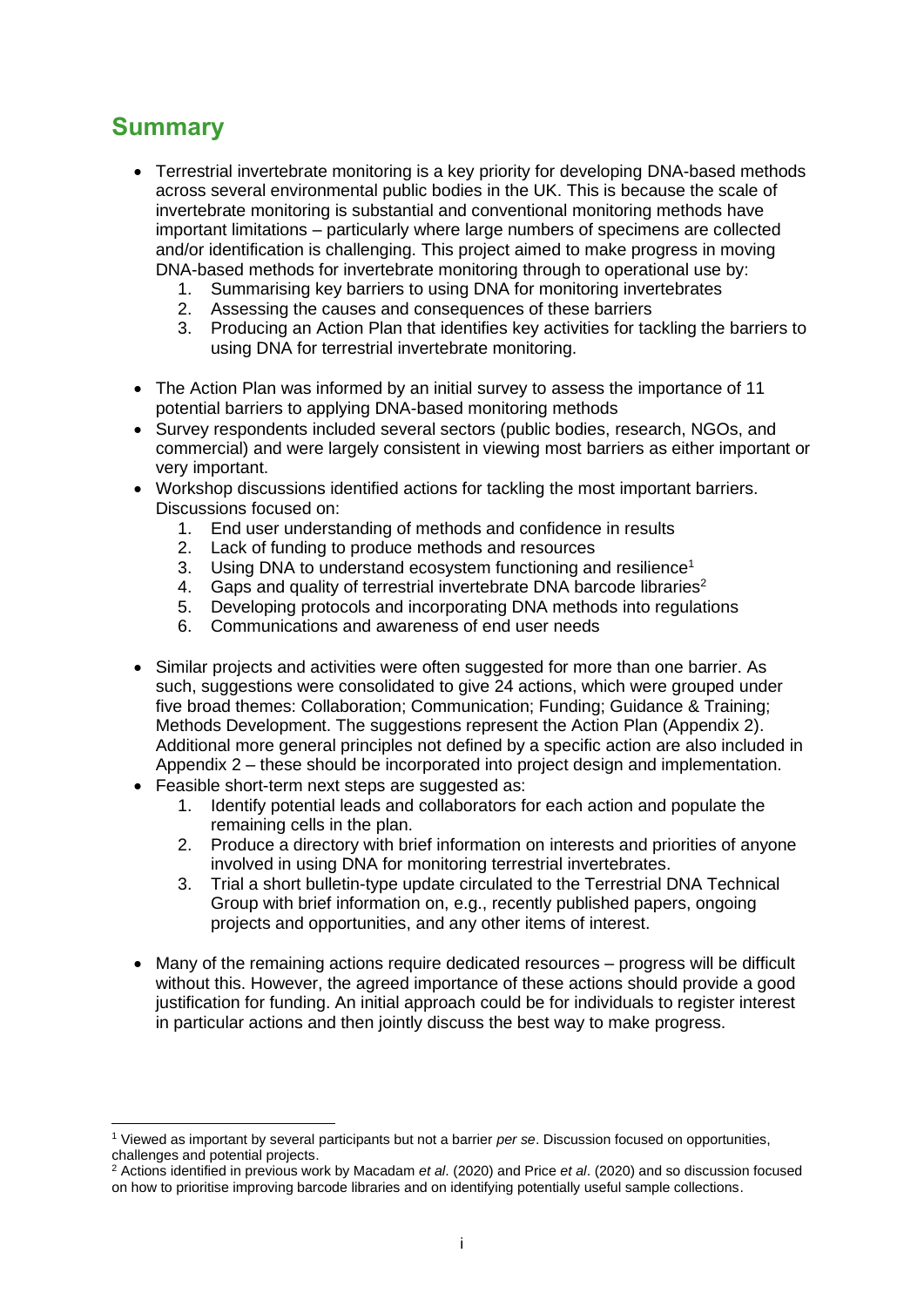# **Contents**

| 1              |       |                                                                            |  |  |  |  |  |
|----------------|-------|----------------------------------------------------------------------------|--|--|--|--|--|
| $\mathbf{2}$   |       |                                                                            |  |  |  |  |  |
|                | 2.1   |                                                                            |  |  |  |  |  |
|                | 2.2   |                                                                            |  |  |  |  |  |
| 3              |       |                                                                            |  |  |  |  |  |
|                | 3.1   |                                                                            |  |  |  |  |  |
|                | 3.2   |                                                                            |  |  |  |  |  |
|                | 3.2.1 |                                                                            |  |  |  |  |  |
|                | 3.2.2 |                                                                            |  |  |  |  |  |
|                | 3.2.3 |                                                                            |  |  |  |  |  |
| 3.2.4<br>3.2.5 |       |                                                                            |  |  |  |  |  |
|                |       |                                                                            |  |  |  |  |  |
|                | 3.2.6 |                                                                            |  |  |  |  |  |
|                | 3.2.7 |                                                                            |  |  |  |  |  |
|                | 3.2.8 | Using DNA with invertebrate monitoring to understand ecosystem functioning |  |  |  |  |  |
| 4              |       |                                                                            |  |  |  |  |  |
|                | 4.1   |                                                                            |  |  |  |  |  |
|                | 4.2   |                                                                            |  |  |  |  |  |
|                | 4.3   |                                                                            |  |  |  |  |  |
| 5              |       |                                                                            |  |  |  |  |  |
| 6              |       |                                                                            |  |  |  |  |  |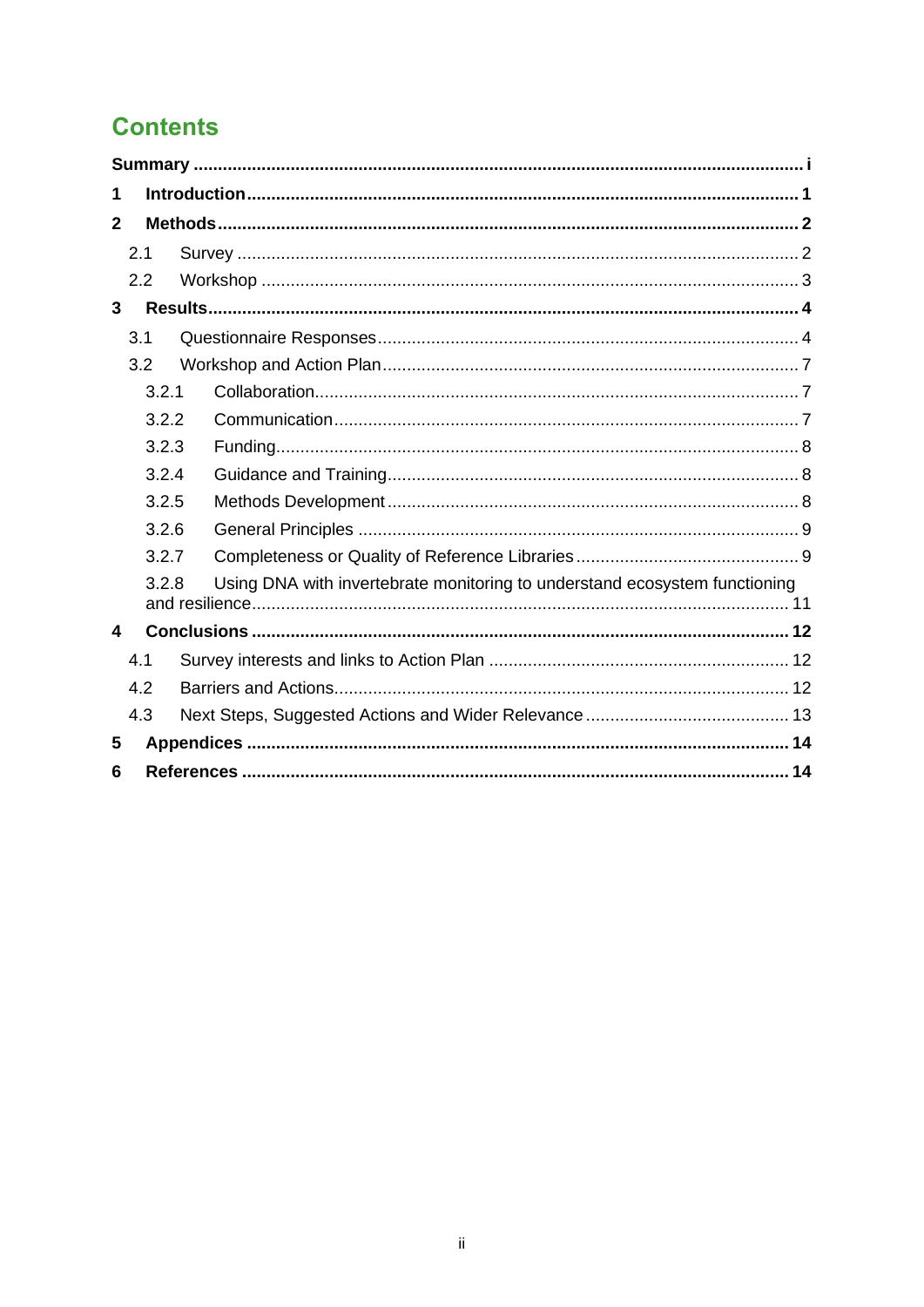# <span id="page-4-0"></span>**1 Introduction**

The environmental monitoring carried out by public bodies is constrained by resources, methodological challenges, and the availability of taxonomic expertise. Simultaneously, policy priorities require monitoring that is more comprehensive and provides deeper insights into ecosystem structure and functioning. DNA-based methods for species detection and identification can contribute to these needs, in both routine surveillance and in addressing evidence gaps on the effectiveness of interventions. However, operational use of DNAbased methods in terrestrial systems has been limited and development has tended to involve pilot studies each with a relatively specific focus. These pilot studies are important for understanding feasibility, but do not necessarily tackle the broader-scale challenges that limit applications of DNA-based methods (beyond what is needed for the specific pilot study).

To contribute to addressing more general constraints on applying DNA-based methods in terrestrial systems, a project funded by the Defra DNA Centre of Excellence [\(CoE\)](https://jncc.gov.uk/our-work/dna-coe/) proposed:

- **(i)** gathering details of a range of terrestrial monitoring priorities for environmental public bodies in the UK, to identify where DNA might be most beneficially applied, and
- **(ii)** producing an Action Plan to outline activities and projects needed to move DNAbased methods to operational use in these priority areas.

The first part of this project was carried out in 2019/20 (Woodcock 2020), through discussions with taxon specialists in several environmental public bodies. This identified terrestrial invertebrate monitoring as a key priority for developing DNA-based methods. Particular areas of interest included describing assemblages (e.g., for protected site monitoring and for evaluating the effects of interventions) as well as more targeted surveys for some individual species. The emphasis on invertebrates is because the scale of monitoring is potentially substantial and because there are important constraints on the use of conventional methods for monitoring invertebrates where large numbers of specimens are collected and/or identification is challenging.

To make progress with moving DNA-based methods for terrestrial invertebrate monitoring through to operational use, this phase of the project aimed to:

- 1) Summarise the key barriers to using DNA for monitoring terrestrial invertebrates
- 2) Assess the causes and consequences of these barriers
- 3) Produce an Action Plan that identifies key activities that are needed for tackling the barriers to using DNA for terrestrial invertebrate monitoring.

The Action Plan is intended to allow projects to be carried out in a coherent and co-ordinated way, with progress tracked to minimise duplication. It may also form the basis for collaborative future work between and within sectors.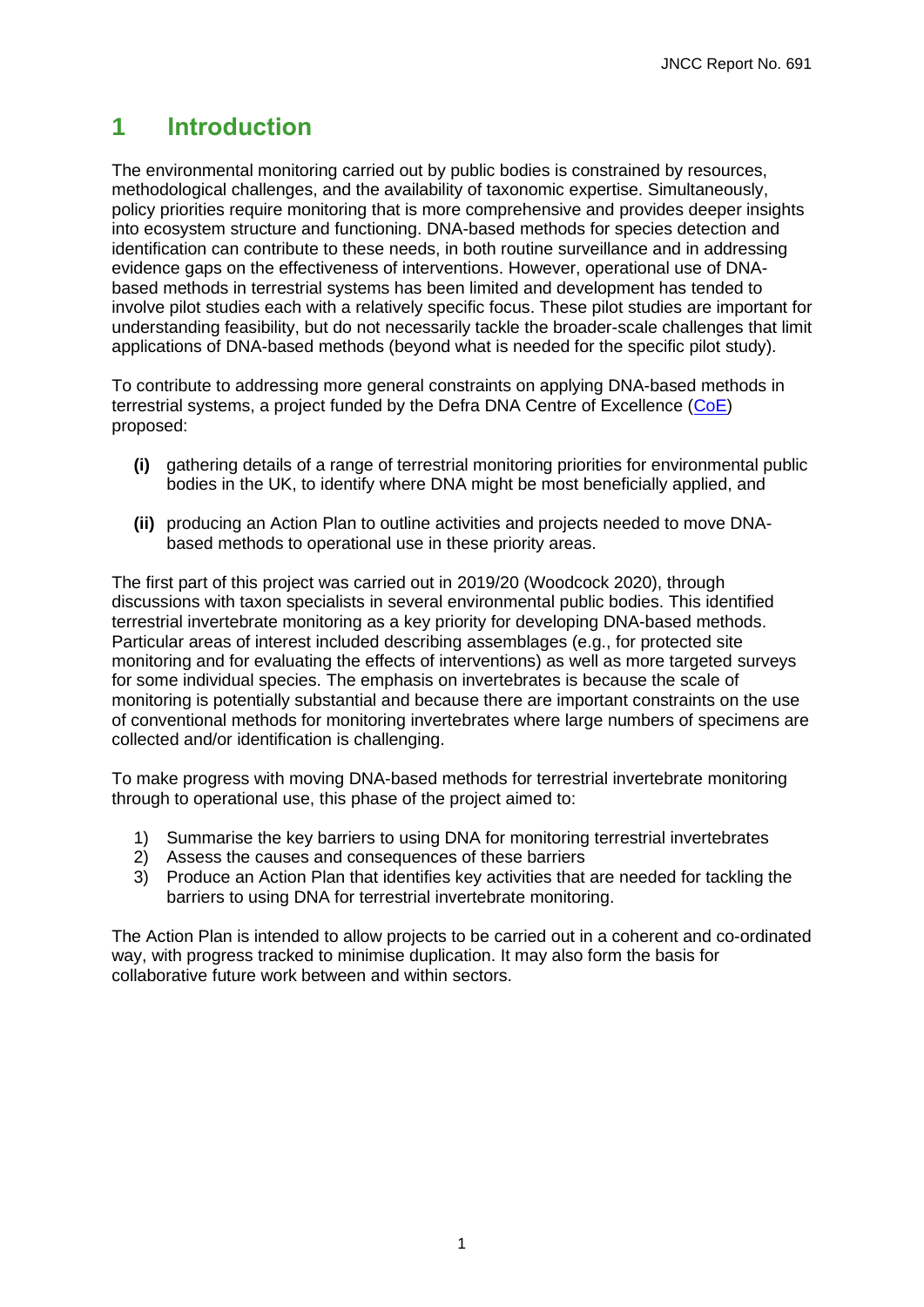# <span id="page-5-0"></span>**2 Methods**

## <span id="page-5-1"></span>**2.1 Survey**

Barriers to using DNA in operational and routine monitoring have been explored in general by the UK DNA Working Group (UK DNAWG – [http://www.ukeof.org.uk/our-work/ukdna\)](http://www.ukeof.org.uk/our-work/ukdna) and were also discussed to an extent during the first phase of this project in 2019/20 (Woodcock 2020). We used a more targeted survey to build on this and assess the importance of several potential barriers to using DNA specifically in relation to monitoring terrestrial invertebrates. Survey respondents were asked to rate ten barriers from 1 (not important) to 5 (very important) with a free text field for any additional barriers. Further questions provided background information on interests and level of knowledge (see Appendix 1 for full survey form):

- 1. Name (optional)
- 2. Organisation (optional)
- 3. Type of organisation
- 4. How would you rate your knowledge and experience of DNA-based methods? (1-7: 1=basic understanding, 7=very familiar)
- 5. What is the focus of the invertebrate monitoring/research you carry out?
- 6. Are any invertebrate taxa of particular interest to you?
- 7. Are any terrestrial habitats of particular interest to you?
- 8. What is the purpose of the monitoring or research that you carry out?
- 9. How important do you think the following barriers are to the uptake of DNA-based methods for monitoring terrestrial invertebrates (1-5:  $1 =$  not important at all,  $5 =$  very important)
	- Lack of standard protocols and guidance
	- End user<sup>3</sup> understanding of methods or confidence in results
	- Lack of awareness of end user monitoring needs
	- Completeness or quality of reference libraries
	- Data management and sharing
	- Cost savings are not clear
	- Fast pace of technology change
	- Lack of funding to develop methods and resources
	- Regulations are not flexible to include new technologies
	- Inadequate communication between end users and researchers/contractors
	- Difficulty in quantifying abundance
- 10. Please add any further comments on barriers to using DNA
- 11. Please add any further comments that you feel are important but aren't fully addressed by the above questions

<sup>&</sup>lt;sup>3</sup> In the survey, 'end user' refers to public bodies and other organisations potentially using the results from DNA-based methods operationally – e.g., for routine survey/monitoring rather than research.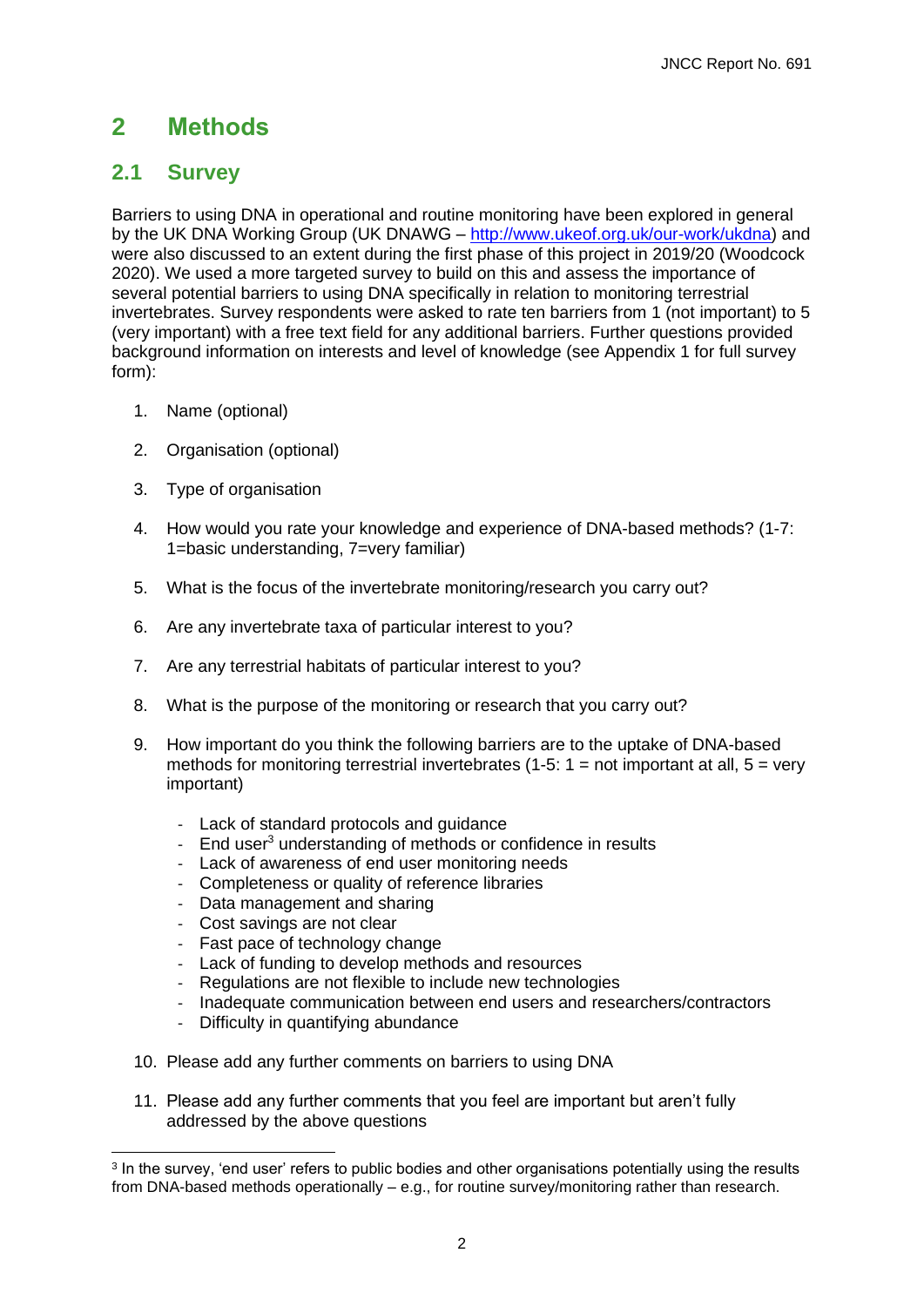A link to the questionnaire was circulated to the Terrestrial DNA Technical Group, which is co-ordinated through the UK DNAWG and is open to anyone interested in using DNA for monitoring terrestrial systems. The group includes users of DNA-based methods in the public sector as well the academic, commercial, and NGO sectors. The survey was primarily to determine which barriers to focus the workshop on, but a basic descriptive analysis is provided in the Results.

## <span id="page-6-0"></span>**2.2 Workshop**

Two 2.5-hour online workshops were used to discuss the main barriers identified during the survey. Both workshops were attended by academics, public bodies, NGOs and industry (Table 1), with 27 people participating in total. Each workshop included three facilitated discussions in breakout groups of 7-8, in addition to presentations from government agencies, NGOs, and researchers.

| Workshop 1 (22 participants) <sup>1</sup> | Workshop 2 (20 participants) <sup>1</sup> |  |  |
|-------------------------------------------|-------------------------------------------|--|--|
| ADAS                                      | <b>Applied Genomics</b>                   |  |  |
| <b>Applied Genomics</b>                   | <b>Buglife</b>                            |  |  |
| <b>ETH Zurich</b>                         | <b>ETH Zurich</b>                         |  |  |
| <b>Forest Research</b>                    | Fera                                      |  |  |
| <b>Forestry England</b>                   | <b>Forest Research</b>                    |  |  |
| Natural England                           | James Hutton Institute                    |  |  |
| <b>Natural History Museum</b>             | Natural England                           |  |  |
| <b>NatureMetrics</b>                      | <b>Natural History Museum</b>             |  |  |
| <b>NatureScot</b>                         | <b>NatureMetrics</b>                      |  |  |
| <b>National Trust</b>                     | <b>NatureScot</b>                         |  |  |
| <b>Newcastle University</b>               | <b>National Trust</b>                     |  |  |
| Prismea                                   | <b>Newcastle University</b>               |  |  |
| UK CEH                                    | Prismea                                   |  |  |
| University of Derby                       | Sanger Institute                          |  |  |
| University of East Anglia                 | UK CEH                                    |  |  |
| University of Sheffield                   | University of Derby                       |  |  |
|                                           | University of East Anglia                 |  |  |

**Table 1:** Workshop Participants (organisation and facilitation by JNCC).

<sup>1</sup> Some participants were only able to contribute for a portion of the workshop.

Discussions were generally 20-25 minutes and loosely followed a problem tree analysis approach, by first focusing on understanding the causes of each barrier and then on what actions would help tackle these causes. To reduce duplication, some similar barriers were consolidated into a single discussion topic as described below:

#### Workshop 1

- *End user understanding of methods and confidence in results*
- *Funding to develop methods and resources*
- Using DNA with invertebrate monitoring to understand ecosystem functioning<sup>\*</sup>

\* This was not considered a barrier *per se* but was included as an area of high interest. The discussion focused on the potential to use DNA to provide greater insights into ecosystem-level properties such as structure, functioning, and resilience, and to identify possible projects in this area.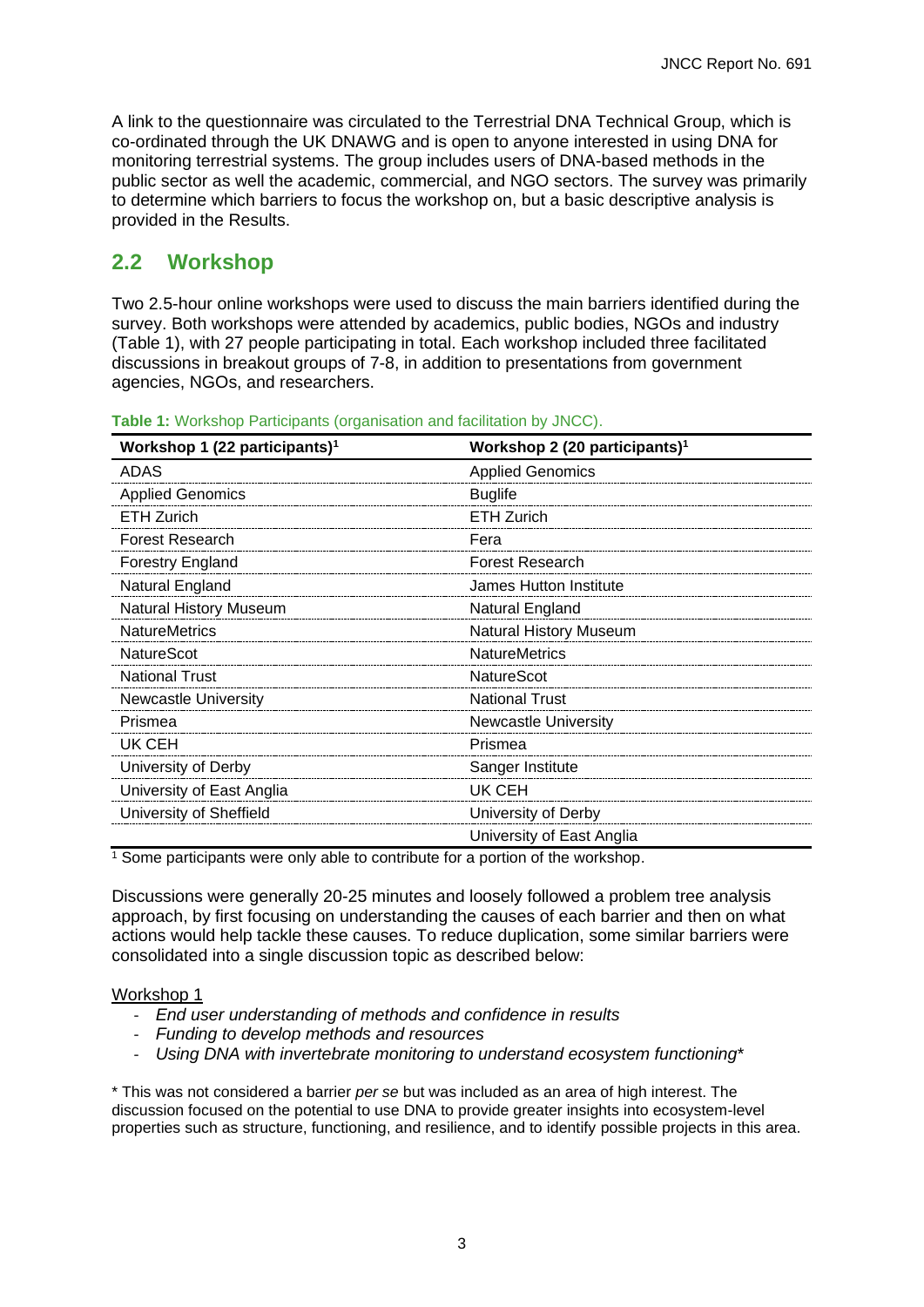#### Workshop 2

- *Gaps and quality of terrestrial invertebrate DNA barcode libraries* \*\*
- *Developing protocols and incorporating DNA methods into regulations*
- *Communication between end users and researchers/contractors, and awareness of end user monitoring needs*

\*\* Previous work funded under the CoE and by Natural England identified actions to make progress with improving barcode libraries, both for invertebrates (Macadam *et al*. 2020) and more generally (Price *et al*. 2020). Rather than duplicate this work, the discussion on reference libraries focused on beginning to tackle some of the actions identified, in particular **(i)** if/how filling barcode gaps should be prioritised and **(ii)** gathering information on existing sample collections.

# <span id="page-7-0"></span>**3 Results**

## <span id="page-7-1"></span>**3.1 Questionnaire Responses**

21 responses were received, primarily from government or universities/research organisations, but also including NGOs and the commercial sector (Figure 1a). Note that NGOs are particularly under-represented in the survey because of the composition of the Terrestrial DNA Technical group, and so further consideration of views from invertebrate recording schemes and societies (and potentially also individual recorders) is important. Five respondents were affiliated to more than one sector – where breakdowns of results by sector are given, these responses are included for each relevant sector (e.g., respondents with academic and commercial affiliations are included in both sectors). Knowledge and experience of DNA-based methods varies within public bodies (Figure 1b), although note that the public sector respondents typically have existing interest and involvement in DNAbased methods, so are not representative of environmental public bodies more generally.



**Figure 1: (a)** Number of respondents in each sector, and (b) self-rated level of knowledge (on DNAbased monitoring methods) for environmental public bodies. Where respondents belonged to two sectors (e.g., 'government research organisation', 'academic and commercial affiliations') these are counted in both sectors. Level of knowledge is from 1 (Basic Understanding) to 7 (Very Familiar). This survey is not intended to be representative of levels of knowledge within environmental public bodies more generally.

Most of the potential target groups and applications for DNA methods were relevant for the majority of respondents, particularly describing invertebrate assemblages and understanding the effectiveness of interventions (Figure 2). Interests were generally consistent across sectors, although detecting single species of conservation concern was more important for environmental public bodies than for researchers. Additional interests highlighted in free text fields included: monitoring remediation of contaminated sites and understanding impacts of pollution; informing species distribution and red listing; natural capital accounting.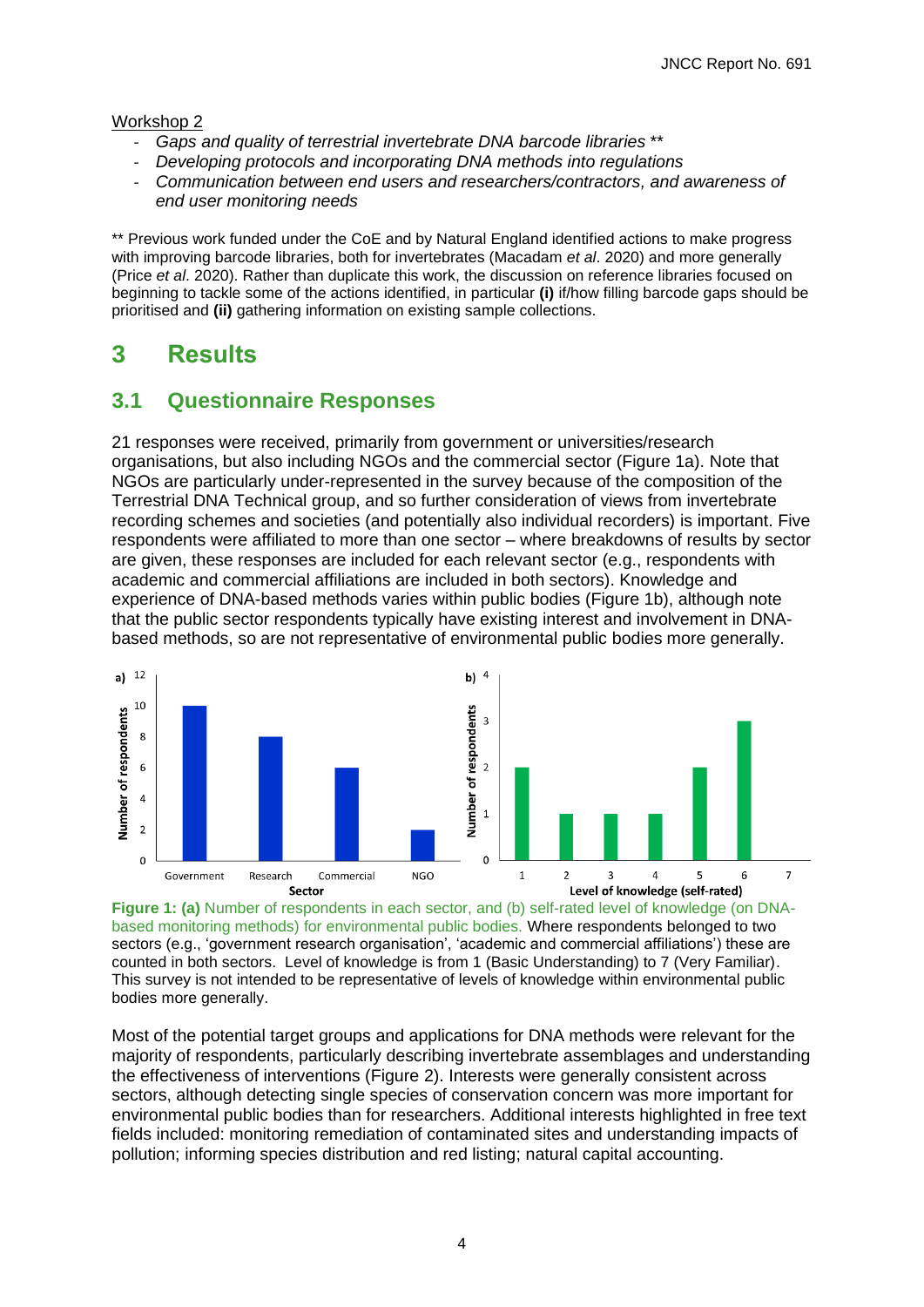

**Figure 2:** Interests of respondents in relation to (a) particular habitats, (b) the target of monitoring, and (c) and the purpose of monitoring. Figure (b) and (c) show the percentage of All respondents with each interest and the percentage of respondents from different sectors with each interest. The two responses from NGOs are included within the 'All' category but are not shown separately. Note that survey responses are not sufficiently comprehensive to assess the overall level of interest in each priority. Abbreviations: Prot. Sp. (protected species); Assmbl. (assemblages); Pollinat. (pollinators); F. Webs, i/actions (food webs and interactions); Intervent. (interventions); C. Change (climate change); Other press. (other pressures); EIA (Environmental Impact Assessments); Eco. Func. (ecosystem functioning).

Overall, most barriers were viewed as important, with median responses either 3 or 4 (on a scale of 1-5: 1='Not important at all' and 5='Very important'; Table 2). Perceptions of barriers were generally consistent across different groups of respondents, although there were some exceptions. For example, *'Regulations not flexible to include new technology*' was viewed as a particularly important barrier by the academic and commercial sectors, whereas public bodies felt that the availability of standard protocols was a bigger problem. This discrepancy might arise if end users view the regulations as sufficiently flexible *provided* there are agreed protocols to ensure that DNA-based methods are carried out appropriately.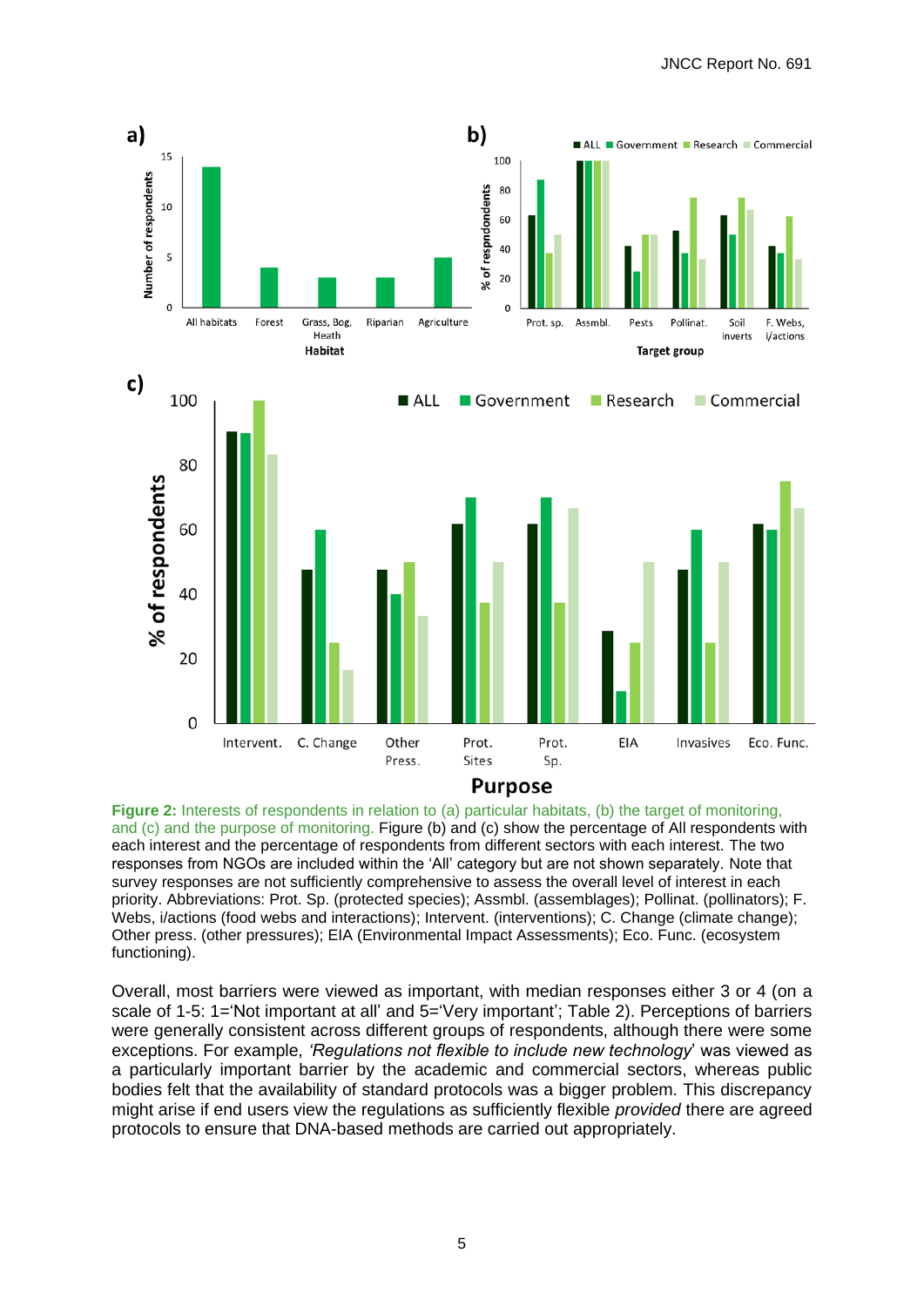| <b>Barrier</b>                             | All | <b>Government</b> | <b>Research</b> | <b>Commercial</b> | <b>NGO</b> |
|--------------------------------------------|-----|-------------------|-----------------|-------------------|------------|
| End user understanding                     |     |                   |                 |                   | 2.5        |
| Lack of funding                            |     |                   |                 | 4.5               | 4.5        |
| Awareness of end user needs                | 4   | 3                 |                 |                   | 2.5        |
| Reference libraries                        |     | 3.5               |                 |                   |            |
| Lack of standard protocols and<br>guidance |     |                   |                 | 3.5               |            |
| Rapid technology change                    | 4   | 3.5               |                 | 2.5               | З          |
| Data management                            |     |                   |                 |                   | 3.5        |
| Unclear cost benefits                      | ٩   | ว                 |                 | З                 | 25         |
| Regulations inflexible                     | з   |                   |                 | 4.5               | 2.5        |
| Inadequate communication                   |     |                   | 3.5             |                   |            |
| Difficulty quantifying abundance           | 3   |                   | 3.5             |                   |            |

**Table 2:** Views on importance of barriers to implementing DNA-based monitoring methods, from 1 (not important at all) to 5 (very important). Medians are given for All respondents and for different sectors. Note that respondents affiliated with two sectors are represented in each relevant column.

Although there was some consensus on the relative importance of each barrier, this masked variation in individual responses. As shown in Figure 3, every barrier had a range of responses, including some rating it is important or very important and some rating it as low importance. This was not a consequence of some respondents assessing all barriers in the same way (e.g., by scoring every barrier as unimportant).



**Figure 3:** Views on importance of barriers to implementing DNA-based monitoring methods, from 1 ('Not important at all') to 5 ('Very important'). % of respondents for each level of importance are shown from dark orange (not important) through to dark blue (very important).

Several free text responses were also provided. Some of these are partially related to the barriers listed in the survey and others may be useful research topics:

• The importance of expert identification to confirm specimens for barcode libraries, and the associated need to recognise and communicate effectively with taxonomic experts.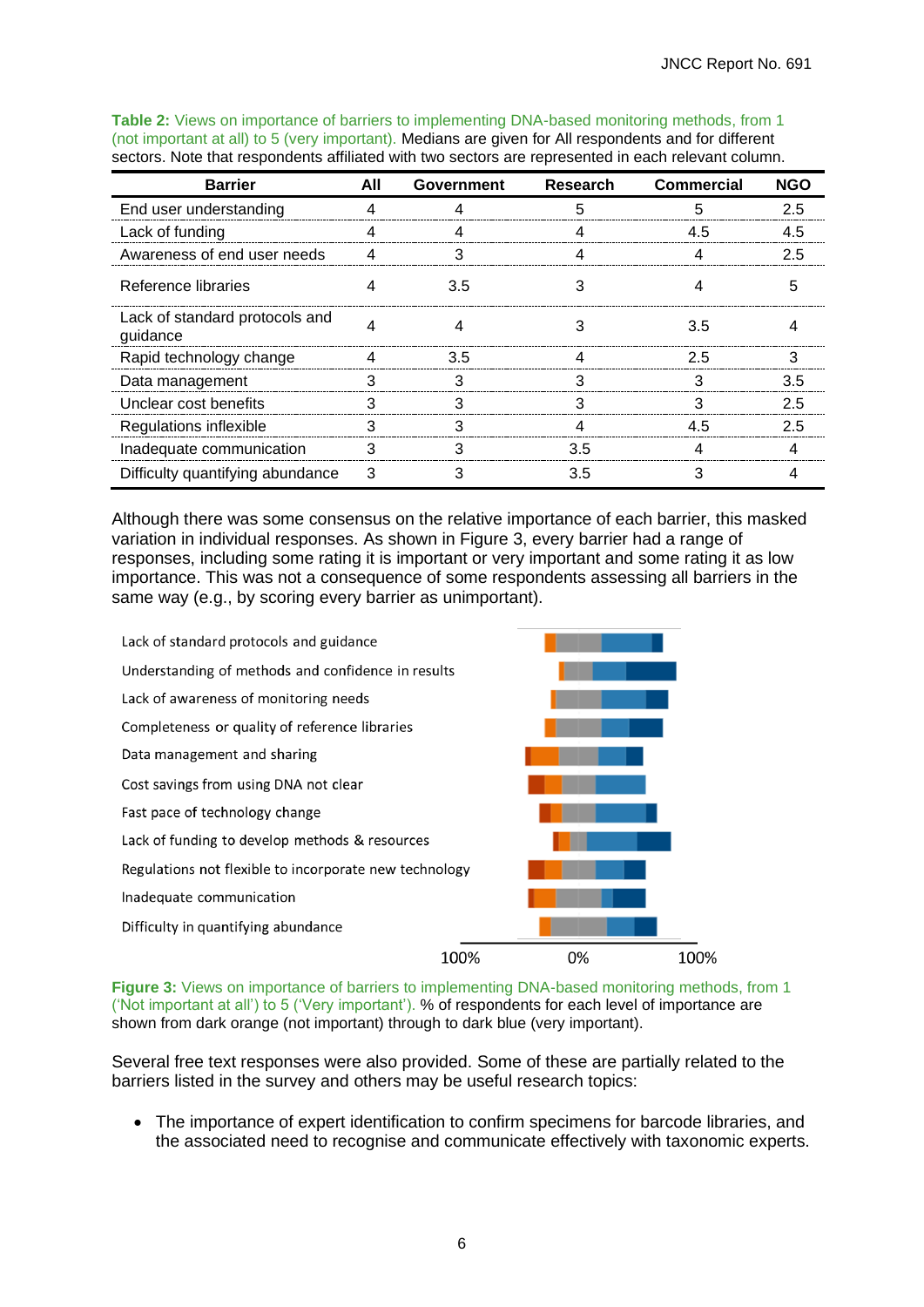- The mismatch between what is required by regulations and the information provided by insect metabarcoding (contrasted with e.g., links between eDNA results and requirements for Water Framework Directive reporting).
- End user requirement for consistency between molecular data and conventional methods, and the need to balance this against the potential for increased taxonomic breadth and cost and time savings from DNA-based approaches.
- Instances where DNA-based methods provide an opportunity to carry out monitoring that was not previously possible. Whilst this is potentially valuable in providing new information, it also requires additional funding.
- Understanding the effectiveness of DNA-based methods at detecting change over time.
- Understanding the number of technical replicates needed for reliably assessing landscape-scale biodiversity.
- Specific challenges associated with developing and validating metabarcoding methods (compared with single-species monitoring).

## <span id="page-10-0"></span>**3.2 Workshop and Action Plan**

Although each of the six discussions focused on a specific barrier, similar projects and activities were sometimes suggested as actions in several separate discussions. To prevent duplication, similar actions were therefore combined and grouped under broad themes. This resulted in 23 actions in the final plan spread across five themes. There is also a more general initial action to identify leads and collaborators for each action, populate remaining cells in the plan, and keep this updated.

The themes are briefly described below, along with examples of some of the main actions proposed. Appendix 2 gives the full list of actions, and also highlights actions that are interdependent and potentially contribute to more than one theme.

## <span id="page-10-1"></span>**3.2.1 Collaboration**

This theme aims to improve links and make more efficient use of samples, data etc. across sectors. It contains actions suggested particularly during sessions on Funding and on Improving Communication. DNA specialists are sometimes not aware of relevant contacts in government agencies and vice versa, making collaborations more difficult to initiate and limiting opportunities to pool resources or share samples. As such, **a directory of potential collaborators interested in using DNA methods for monitoring terrestrial invertebrates** was proposed several times. This document could cover public bodies, researchers, NGOs, and the commercial sector and include brief information on expertise and interests. If there is demand, it might also provide a way to highlight existing/planned sample collections available for re-use.

## <span id="page-10-2"></span>**3.2.2 Communication**

The Communication theme is similar to Collaboration but focuses more on raising awareness of relevant resources (amongst non-specialists), and of monitoring priorities. Improved communication can reduce the risk of duplicating effort, help build knowledge amongst non-specialists, and help the academic and commercial sectors incorporate key monitoring gaps and priorities into project design. Actions in the Communication theme were suggested in almost all of the barrier discussions, with some proposed several times. A **list of key invertebrate monitoring applications for which improved methods are needed**  (e.g., 'top ten questions or problems') was mentioned frequently. It is important that this explains the problem, the rationale, and the requirements – such information will help the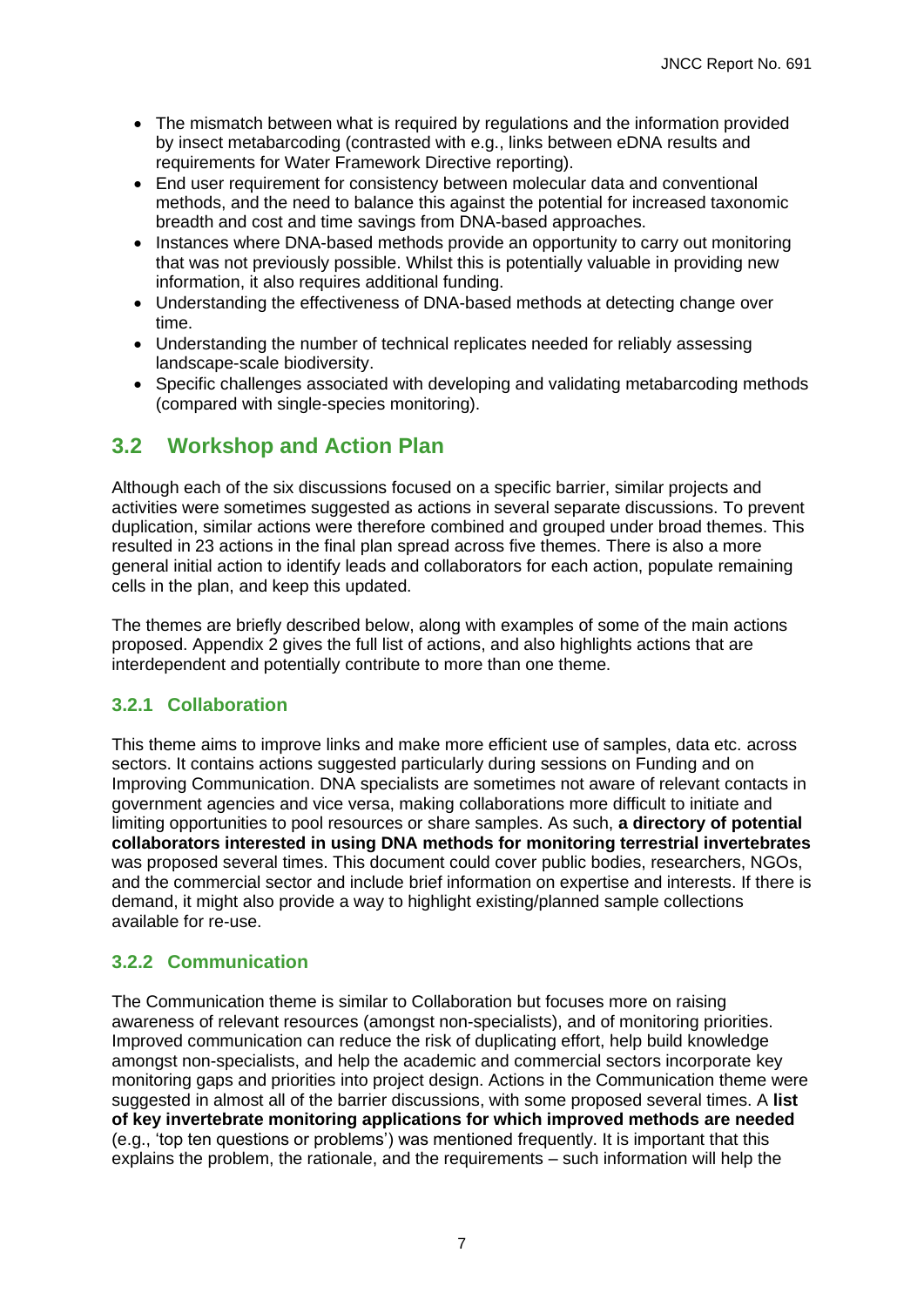academic/commercial sector to assess if and how DNA can provide solutions (potentially in combination with other techniques) and can also help target and justify funding proposals.

From the perspective of non-specialists working for public bodies and other organisations, a key challenge is keeping up to date with relevant literature. As such, resources that make this more easily available would be particularly valuable. Several actions were suggested in this respect – e.g., **maintaining a searchable resource of relevant articles and ongoing projects**, **producing briefing notes to summarise relevant papers** (or synthesise several papers), and **circulating periodic updates including recently published articles and other resources**. These may overlap to a degree, and so additional discussion could determine which to prioritise – particularly if there are no dedicated resources to support the activities.

## <span id="page-11-0"></span>**3.2.3 Funding**

Funding was retained as a theme because some actions are very clearly more linked to funding than to the other themes. For example, **identifying small to medium-sized project ideas that could be carried out at relatively short notice** can help to secure funding that becomes available. There was also strong interest in the potential of Ph.D. studentships to help contribute to methods development as well as build up skills and links that will be important in future. **Collaborative studentship ideas** could be discussed as appropriate (which would be facilitated if a directory of interests was made available encompassing public bodies, NGOs, academics, and the commercial sector), or perhaps through **proposing a Centre for Doctoral Training (CDT) programme to NERC or BBSRC**. It will also be important to identify funding sources to support some of the other actions in the plan.

## <span id="page-11-1"></span>**3.2.4 Guidance and Training**

Guidance & Training contributes primarily to the barrier on improving understanding. One important action proposed in this respect is **producing a guide (or 'cookbook') that nonspecialists can use as reference** to understand how to apply DNA-based methods for a range of different terrestrial invertebrate monitoring applications.

The approach to training depends on the level of expertise required, and there was some debate over what is needed and realistic given time constraints and the fast pace of methodological change in the field. As such, one option is to **design introductory, intermediate, and more advanced training packages** – this would allow a basic understanding across public bodies and other organisations, as well as expertise in a smaller number of people then able to provide advice within the organisation. The need for such training probably also exists for other taxa and systems where DNA-based monitoring methods could be applied (e.g., mammals, soils, freshwater, marine) and so it would be more efficient to develop wider packages rather than being very specific to terrestrial invertebrates.

## <span id="page-11-2"></span>**3.2.5 Methods Development**

Seven actions were grouped within this theme, arising from discussions on a range of different barriers – again some actions were proposed in several discussions. **Producing and communicating pilot studies** (to test potential) **and validation studies** (to compare with conventional methods) were suggested as important methods development actions that can help improve understanding and confidence in results as well as demonstrate the value of DNA-based methods to potential funders.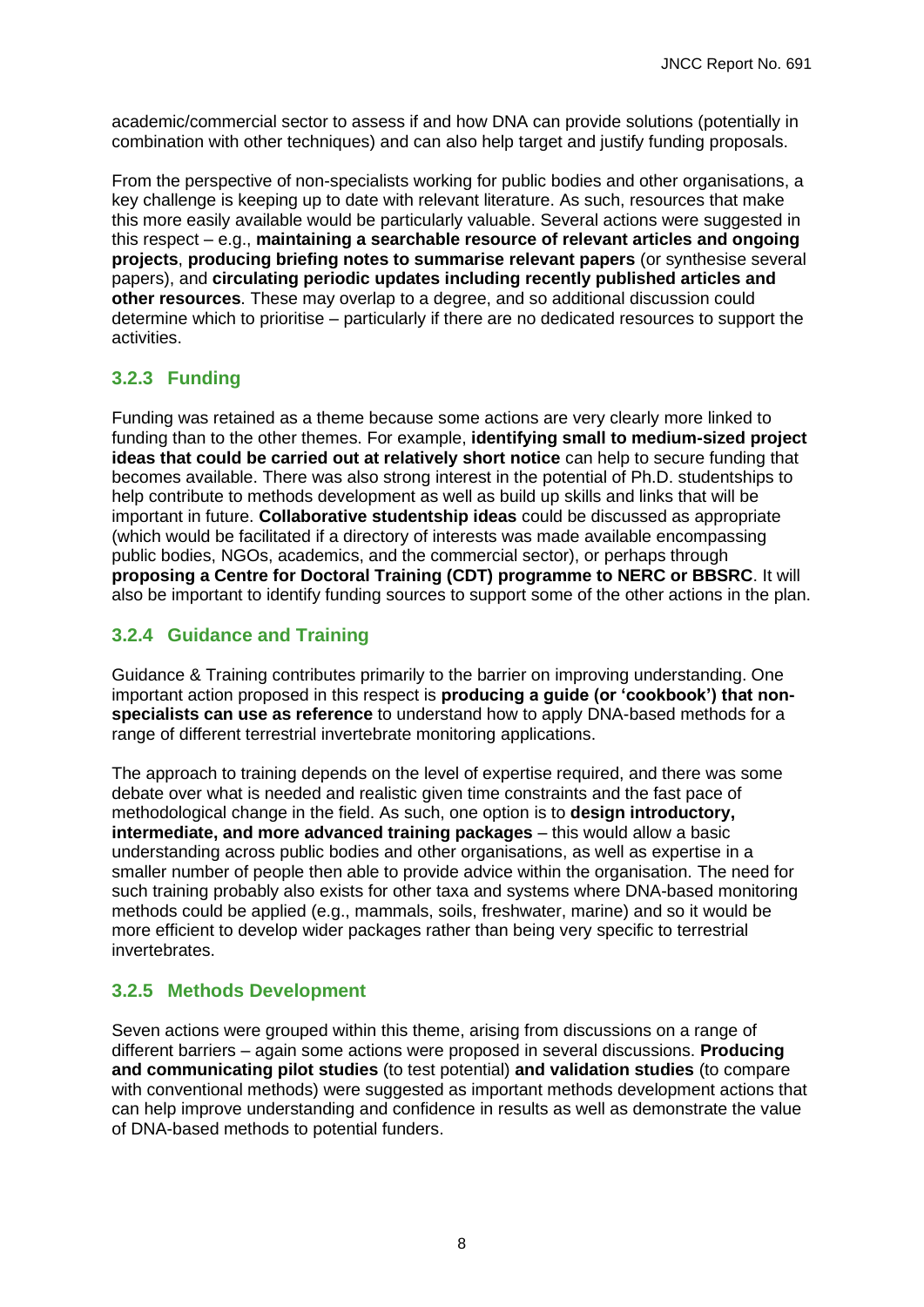Although the lack of standardised methods is an important barrier for government agencies in particular, it is potentially challenging to tackle because of the diversity of methods and the risk that standardisation restricts the flexibility to innovate. However, actions to standardise methods in some areas were suggested as realistic and useful – in particular **producing Standard Operating Procedures for collecting and storing terrestrial invertebrate samples for DNA analysis** using a range of trapping methods. **Agreeing standard information to report with results** to help non-specialists better understand confidence in findings is also important, and would need to be developed more generally (i.e. not specific to invertebrates).

Other aspects of DNA methods focused more on ring testing or proficiency testing than specifying methods (e.g. Vasselon *et al*. 2021). In this approach, the method is flexible providing the correct answer is returned. In practice, proficiency testing might involve e.g. producing a standard set of invertebrate samples, with laboratories required to correctly identify the samples and no restriction on the method used. **Designing a method for carrying out proficiency testing for important invertebrate monitoring applications would therefore be valuable.** Although the set of samples would necessarily be confidential, the design of these proficiency tests should be collectively agreed between users of the results (e.g. government agencies) and the academic and commercial sectors. One overall model might involve standardising sampling methods but allowing multiple approaches in some other stages of the process, as long as these give the same effective answer – e.g. they have the same practical implications for conservation and management.

## <span id="page-12-0"></span>**3.2.6 General Principles**

In addition to the specific actions proposed, several more general principles were suggested. These often related to multiple barriers and so were grouped into four broad themes, covering 11 principles in total (Appendix 2):

- **Communication and collaboration** (e.g. engage with and support taxonomists, build communication strategy into projects from the start)
- **Co-ordination and efficiency** (e.g. try to build more routine outputs such as standardised protocols into novel projects)
- **Embedding DNA-based methods** (e.g. work to ensure DNA-based methods are a recognised approach for monitoring progress on environmental policy objectives)
- **Project design** (e.g. specify and support stakeholder engagement, look to ensure open access to methods, samples, results, etc.)

Embedding these principles into project planning and implementation wherever possible could make an important contribution to tackling many of the barriers.

## <span id="page-12-1"></span>**3.2.7 Completeness or Quality of Reference Libraries**

The reports produced by Macadam *et al*. (2020) and Price *et al*. (2020) have already identified actions for tackling barriers associated with gaps in invertebrate barcode libraries. As such, the Action Plan (Appendix 2) refers to these reports, and the discussions during the workshop instead focused on gathering initial information on priorities and on samples that could contribute to barcode libraries. More general comments also highlighted the importance of involving and recognising taxonomists.

#### *Priorities*

Reaching consensus will inevitably be difficult because everyone has different priorities. However, two broad (and potentially complementary) approaches to prioritisation were proposed: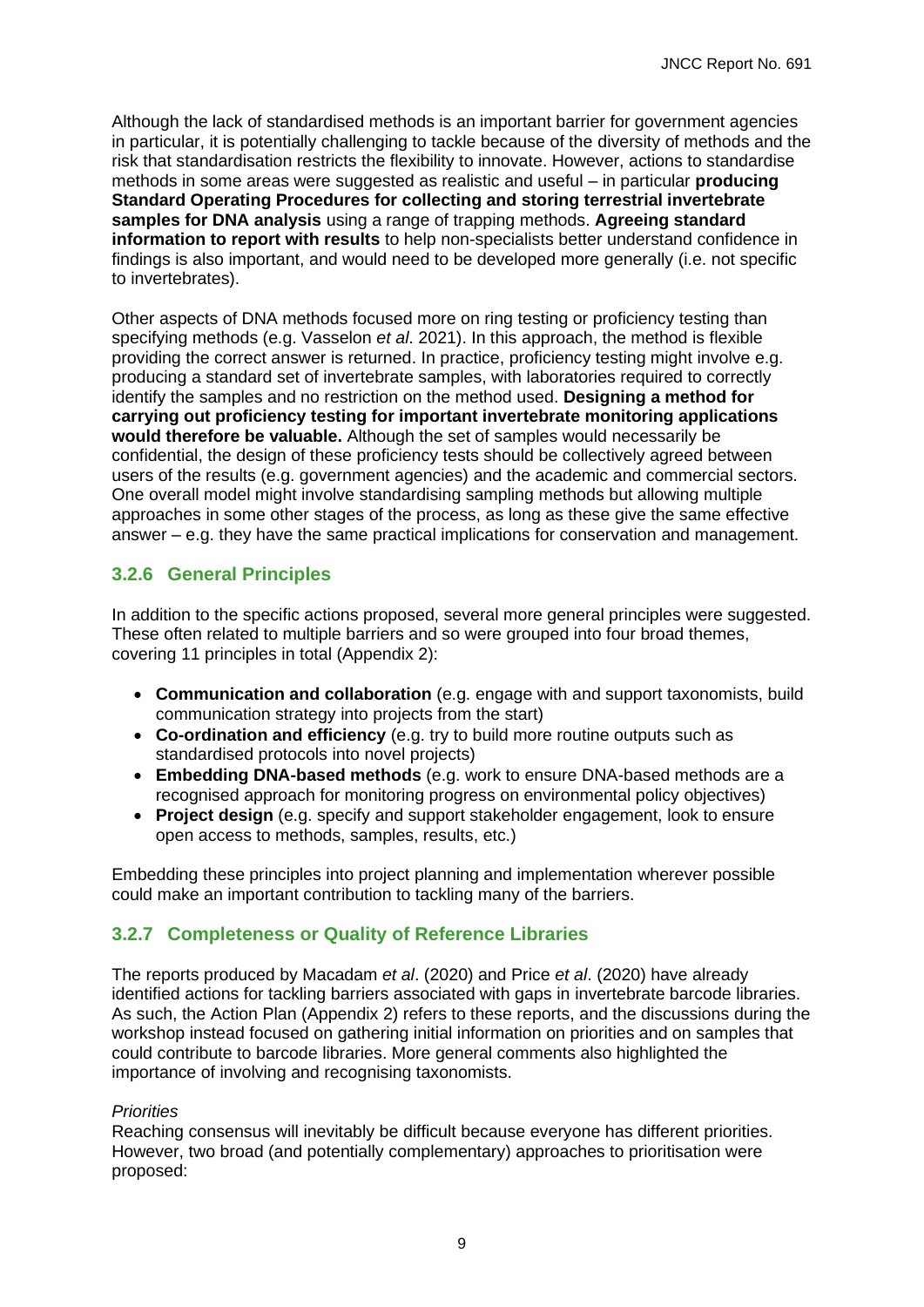- 1) Prioritise by feasibility, e.g., focus first on species that have:
	- a. Specimens already available or easy to obtain
	- b. Good existing expertise
- 2) Prioritise by relevance, e.g., focus first on species with:
	- a. A regulatory need for DNA-based monitoring methods
	- b. An important impact on ecosystem services that are policy priorities.
		- Examples highlighted were pollinators, soil organisms, and parasitoids

Current priorities for barcoding based on Price *et al*. (2020) are at [https://tinyurl.com/PrioritySpecies,](https://www.google.com/url?q=https://tinyurl.com/PrioritySpecies&sa=D&source=editors&ust=1626092152037000&usg=AFQjCNG6sJCgRCevABW7vtqdNCOIfKeTMA) and a short form to add species to this list of priorities is at [https://tinyurl.com/SuggestSpecies.](https://tinyurl.com/SuggestSpecies)

There was some disagreement/uncertainty on the extent to which barcodes from specimens collected outside the UK can be used versus the need to collect UK specimens – this may be species-specific to an extent (e.g., depending on whether the species is highly mobile/migratory or more sedentary). There was also discussion on the trade-off between obtaining multiple barcodes for fewer species vs. single barcodes for more species.

#### *Existing and Planned Collections*

Understanding the potential of existing and planned sample collection is important for ensuring that resources are used efficiently, and that collection and identification is not unnecessarily duplicated. Fully collating this information is a fairly substantial exercise beyond the scope of this project. However, the short discussion provided an introduction to some potentially important sources of material. Filling barcode library gaps is an ongoing and increasing area of work (partly supported by another CoE project being led by the Natural History Museum) and key future actions will include communicating with organisations involved in collecting and identifying samples that could contribute.

| Organisation                            | <b>Potentially relevant surveys</b>                                                                          | <b>Comments</b>                                                                                                |
|-----------------------------------------|--------------------------------------------------------------------------------------------------------------|----------------------------------------------------------------------------------------------------------------|
| Fera                                    | Sampling and collection of<br>invertebrates for plant health<br>monitoring                                   | Invertebrate collections owned by<br>Defra                                                                     |
| <b>Forest Research</b>                  | <b>Woodland Restoration Network</b><br>(WReN) project has/is sampling at<br>133 woodland sites across the UK | Potentially other relevant surveys                                                                             |
| Industry                                | Potentially wide range of samples as<br>contracted                                                           | When setting up contracts, need to<br>establish collection protocols and<br>agree requirement to share samples |
| Public bodies (NE,<br>NatureScot, etc.) | Several, e.g., protected site<br>assessment, agri-environment<br>monitoring, etc.                            | Need to better understand how to<br>ensure samples can be re-used                                              |
| Rothamsted, <b>SASA</b>                 | <b>Rothamsted Insect Survey</b>                                                                              |                                                                                                                |
| Sanger Institute                        | <b>BIOSCAN</b> project                                                                                       |                                                                                                                |
| UK CEH                                  | Several, e.g., Pollinator Monitoring<br>Scheme, ERAMMP, Environmental<br><b>Change Network</b>               | Potentially other relevant surveys                                                                             |

**Table 3:** Initial examples of existing and planned surveys that may contribute samples to UK barcode libraries (in addition to museum specimens). Not intended to be exhaustive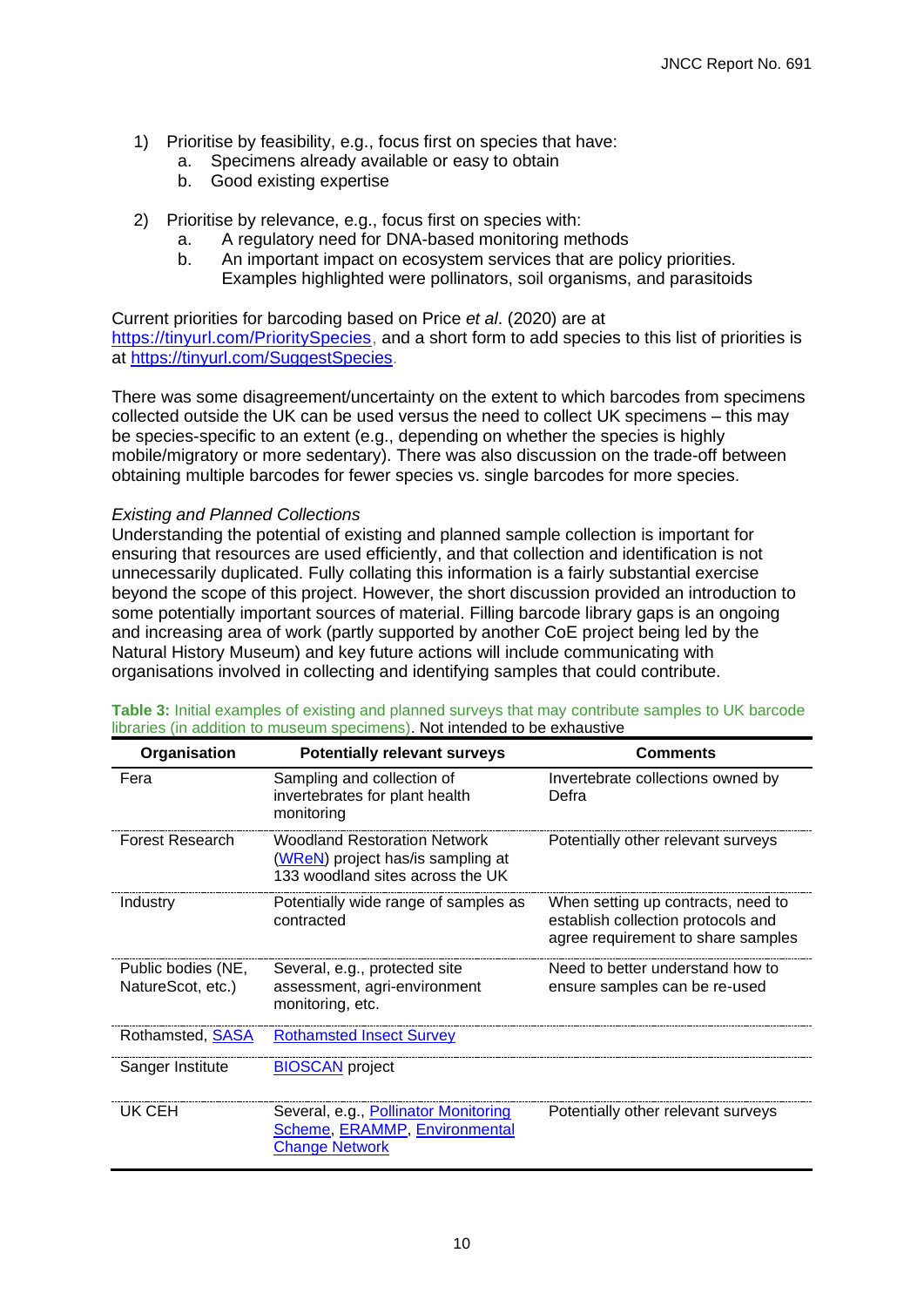#### <span id="page-14-0"></span>**3.2.8 Using DNA with invertebrate monitoring to understand ecosystem functioning and resilience**

This is not a barrier *per se* but is relevant to the majority of workshop participants. The discussion focused on key policy needs, challenges, and potential project topics. Note that this aimed specifically to consider the use of DNA for providing ecosystem-level information and so the needs and suggestions below do not include other important applications (e.g., use for monitoring specific non-native or rare species).

*Policy needs and opportunities in relation to ecosystem-level information*:

- Metrics for [25 Year Environment Plan](https://www.gov.uk/government/publications/25-year-environment-plan) reporting. Similar drivers in Scotland (e.g. CBD) targets, understanding [ecosystem health\)](https://www.environment.gov.scot/our-environment/state-of-the-environment/ecosystem-health-indicators/) and Wales (e.g. [SoNaRR,](https://naturalresources.wales/evidence-and-data/research-and-reports/state-of-natural-resources-interim-report-2019/sonarr-2020/?lang=en) [Area Statem](https://naturalresources.wales/about-us/area-statements/?lang=en)[ents,](https://www.gov.scot/publications/scotlands-biodiversity-route-map-2020/pages/5/) [emphas](https://www.gov.scot/publications/scotlands-biodiversity-route-map-2020/pages/5/)is on resilience through Wellbeing of Future Generations Act)
- Providing data to **support payments by results** made under the Environmental Land Management Scheme, or similar evidence requirements, e.g.:
	- [Strategic needs t](https://www.gov.uk/government/publications/environmental-land-management-schemes-overview/environmental-land-management-scheme-overview)hat are priorities for particular organisations, e.g., **natural capital accounting**
	- Metrics to give better insights on **site quality and condition** and inform protected side designation and monitoring
	- Providing more taxonomically comprehensive information to contribute to proposed **biodiversity offsets**
- **DNA-based metrics that help inform and evaluate restoration** and other conservation management
- **Being able to attribute change to an intervention**
- **Understanding resilience** using time series data, which DNA has strong advantages for
- **Combining DNA with other data** (e.g., physical and chemical data) and techniques (e.g., EO, ecological networks, diet analysis) can provide new insights in a number of ways, e.g.:
	- Helping understand *why* biodiversity is changing
	- Supporting creation of biotic and abiotic indices that provide a richer description of ecosystems

#### *Challenges*

- **We need to define terms more clearly**: what ecosystem functions are interesting, what is meant by terms such as ecosystem health etc.
- **Functional approaches (probably?) need abundance data**
- Ensuring there is **appropriate metadata** with samples
- Ensuring suitable pre-intervention **baseline data**
- **Substantial developmental work** is needed to get approaches that combine metabarcoding and network ecology into standard monitoring
- International obligations require certain types of monitoring, and there is a **lack of legislative drivers to push towards new approaches**
- Academia may not be well-placed to be involved with long-term monitoring

*Project ideas and ongoing work in relation to providing ecosystem-level information:*

• **Better understanding soils by** combining data from different taxonomic groups (e.g., fungi, mesofauna) with environmental information (e.g., nitrates)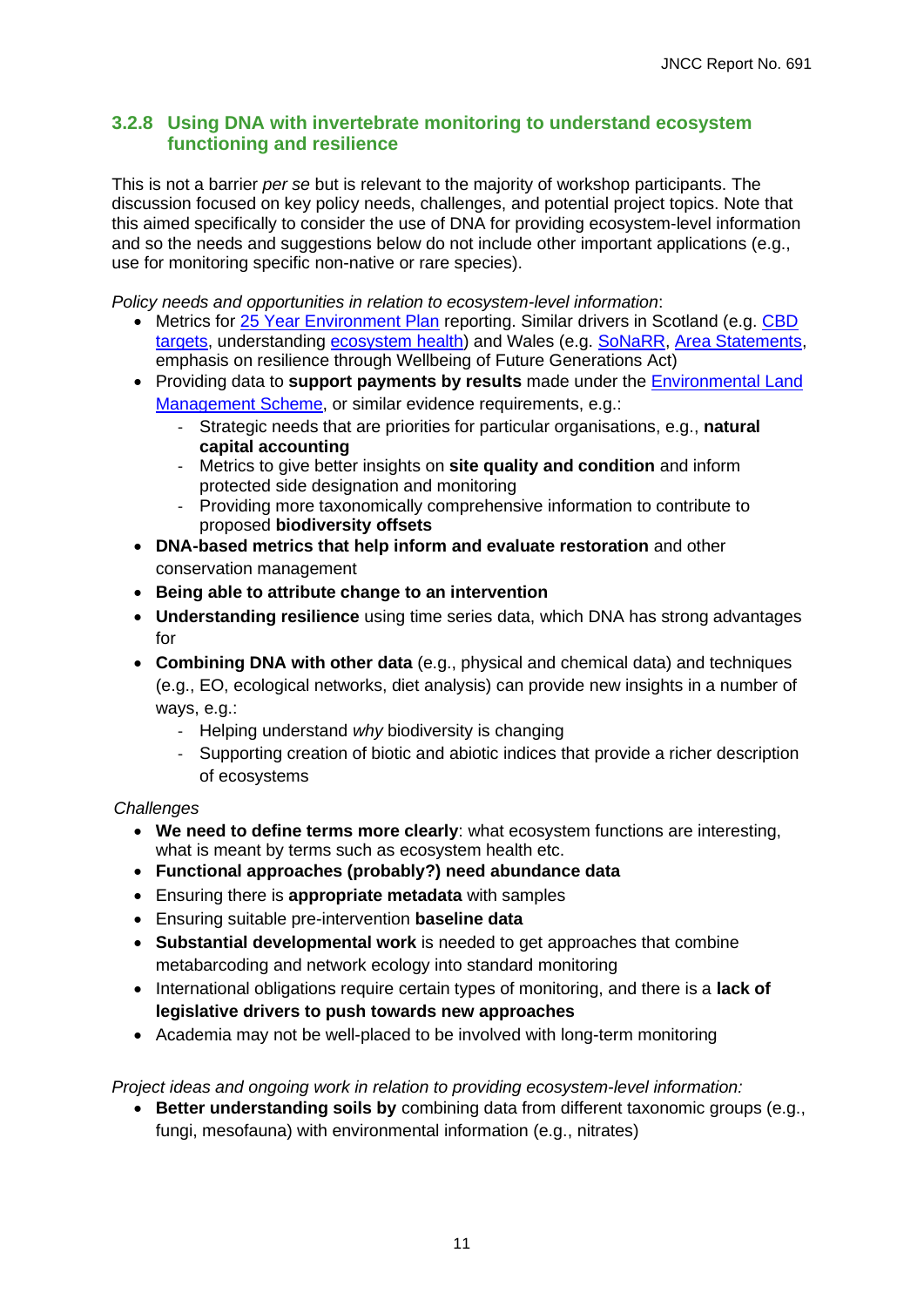- **Informing nature-based solutions to pest control (e.g., habitat creation?) or understanding resilience to pests** by using DNA to monitor the abundance/effectiveness of natural predators
- **Developing metrics using data from the Pollinator Monitoring Scheme (PoMS)**, which includes conventional sampling and the potential for DNA analysis
- **Understand the causes of biodiversity change across systems** by combining DNA with Earth Observation and physical and chemical data (ongoing project in Switzerland)
- **Create tools/evidence that can help predict consequences if an organism/habitat is altered, removed or added**
- **Online directory to make information sharing and finding contacts easier**
- Potential opportunities through DTPs with academia, industry and end users working together.

# <span id="page-15-0"></span>**4 Conclusions**

## <span id="page-15-1"></span>**4.1 Survey interests and links to Action Plan**

The survey was primarily intended to understand potential interest in workshops and inform what to prioritise during workshop discussions. However, some insights are possible on areas of shared interest and concern. Most notably, there was a very consistent interest across sectors in using DNA to understand the effectiveness of interventions. This covers a wide range of activities (e.g., agri-environment interventions, forest management, habitat restoration, etc.) that are ecologically interesting and conservation-relevant. Consistent **sample collection and storage guidelines** are important in this respect, because if samples are all collected in the same way re-analysis can take place using different methods in future. The **case studies** proposed in the Action Plan could also include collaboration to test and demonstrate the use of DNA for assessing the effectiveness of interventions. To facilitate this, the **list of end user priority questions and needs** in the Action Plan should include key interventions for which evidence is required.

Because the survey was not intended to be comprehensive or representative, results should not be over-interpreted as reflecting the views of all stakeholders with an interest in monitoring terrestrial invertebrates. For example, the Terrestrial DNA Technical Group that formed the core of the survey responses has relatively few participants involved in using DNA for detecting plant insect pests, but this is an important monitoring priority for other areas of government. It would also have been beneficial to try to obtain more survey responses from NGOs with an interest in terrestrial invertebrates (e.g., recording schemes and societies, and potentially also individual recorders). Lastly, whilst the group does contain varying levels of expertise, those involved typically have at least some familiarity with DNAbased methods and (in the case of environmental public bodies) are probably not representative of the wider organisations in this respect.

## <span id="page-15-2"></span>**4.2 Barriers and Actions**

The workshop discussions highlighted interdependencies between barriers. For example, lack of funding can restrict the potential for demonstration case studies, which in turn reduces opportunities for non-specialists to improve understanding of DNA-based methods. A lack of awareness within government agencies and other organisations can then affect the emphasis on developing DNA methods. Similarly, if operational monitoring needs are not effectively communicated to the academic/commercial sector it is more difficult to design funding proposals with applied relevance. An important point in this respect is for public bodies to focus on articulating the *monitoring need or problem* (rather than e.g., asking more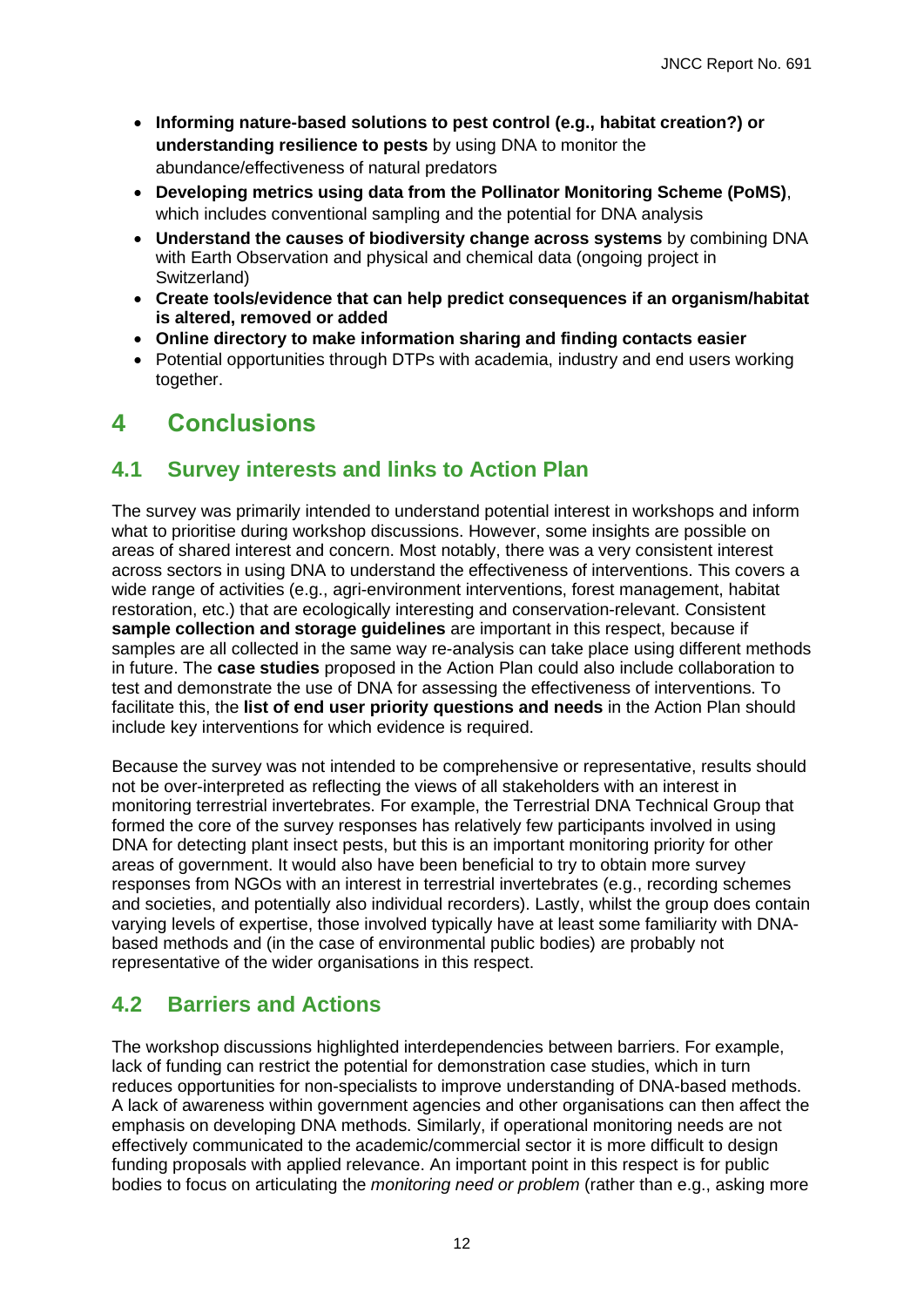specific questions about DNA), because this makes it easier for experts to assess if and how DNA can contribute to the need – potentially in combination with other techniques.

Given the interdependency between barriers, co-ordination can help to maximise the benefits from specific actions. Case studies to raise understanding and develop methods require a good knowledge of potential collaborators and interests and need suitable communication channels. However, interdependencies between actions should not restrict projects from being implemented on a case-by-case basis if opportunities arise. If regularly updated, the Action Plan provides a means to track progress and identify areas where more concerted effort is needed. Lastly, it is important to stress that many actions are not specific to terrestrial invertebrates.

## <span id="page-16-0"></span>**4.3 Next Steps, Suggested Actions and Wider Relevance**

Ideally, the Action Plan should be updated with ongoing and recently completed work periodically through requests for information. This can help facilitate collaboration and pooling resources and can reduce the risk of duplicating effort. One of the main constraints on carrying out the actions is the need for dedicated resources – *without this, it will be difficult to make substantial progress in most cases*. However, the plan represents a consensus across sectors, and so would hopefully provide a strong justification for funding proposals targeting particular actions. In addition, there are some actions that are feasible in the short-term to maintain momentum:

- 1. Identify potential leads and collaborators for each action, and populate the remaining cells in the plan
- 2. Produce a directory with brief information on anyone interested in collaborating on work using DNA for monitoring terrestrial invertebrates
- 3. Trial a short bulletin-type update to be circulated periodically to the Terrestrial DNA Technical Group with brief information on e.g., recently published papers, ongoing projects and opportunities, and any other items of interest.

Actions 2 and 3 largely depend on information submitted by the community and so should be possible to co-ordinate *if* there is continued engagement from a reasonable number of people. The first step for the remaining actions is to identify potential leads and collaborators. As most actions will require funding, this is initially just to register interest and could be followed up by a joint discussion on the best way to make progress  $-$  e.g., potentially by considering funding options

More generally, the workshop approach was beneficial in facilitating discussions between sectors. Holding the workshops online had limitations (e.g., the problem tree approach of linking the causes of barriers to specific actions probably would have been more effective if built up visually through in-person discussions; no real opportunity for informal discussions between participants). However, these were outweighed by the greater accessibility, which meant that a wider range of people were able to attend and consequently that discussions were more productive and representative. Lastly, despite the interest in terrestrial invertebrates amongst all participants, the discussions were often more general. Many of the actions could therefore be extended to other terrestrial applications and perhaps more broadly.